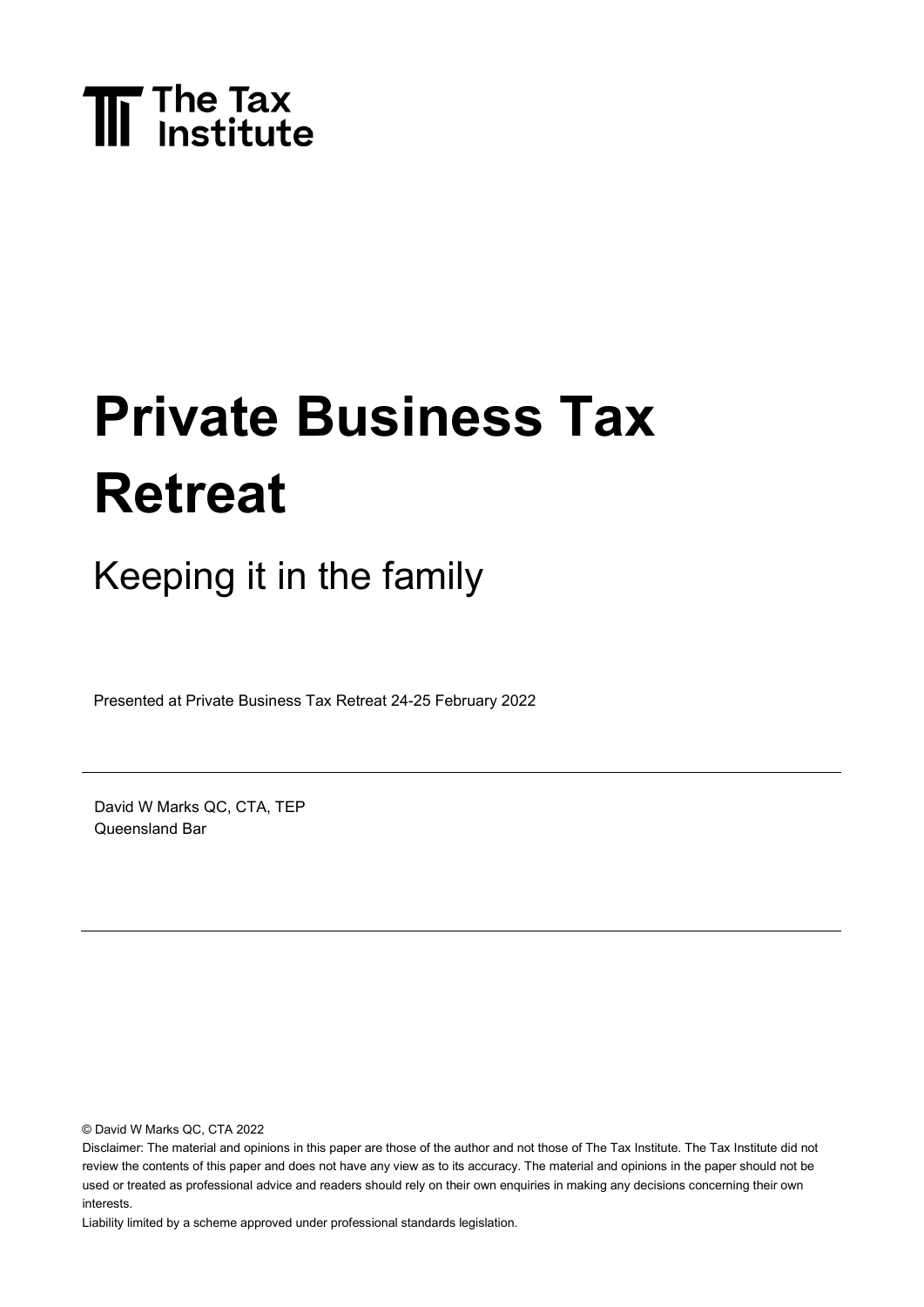# **Contents**

| $1_{-}$ |     |       |  |  |
|---------|-----|-------|--|--|
| $2_{-}$ |     |       |  |  |
|         | 2.1 |       |  |  |
|         | 2.2 |       |  |  |
|         | 2.3 |       |  |  |
|         | 2.4 |       |  |  |
|         |     | 2.4.1 |  |  |
|         |     | 242   |  |  |
|         |     | 2.4.3 |  |  |
|         |     | 2.4.4 |  |  |
|         |     | 2.4.5 |  |  |
|         |     | 2.4.6 |  |  |
| 3.      | 3.1 |       |  |  |
|         |     |       |  |  |
|         | 3.2 |       |  |  |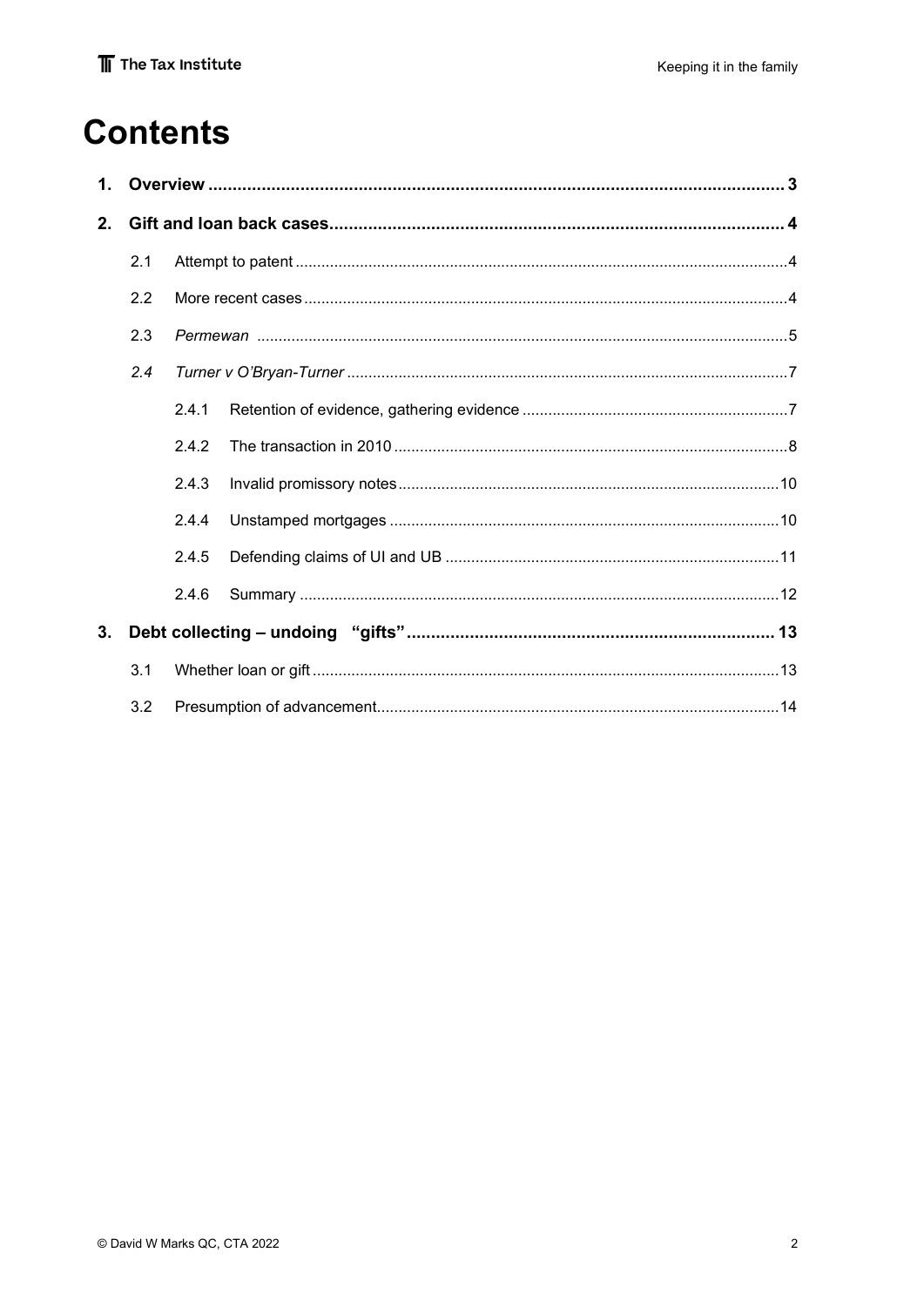# <span id="page-2-0"></span>**1. Overview**

This brief paper deals with two issues which have cropped up in recent practice:

- what the recent cases about "gift and loan back" tell us. I will suggest at this stage that those cases tell us nothing conclusive, but rather indicate pressure points with such arrangements; and
- debt collecting by tax authorities by suing relatives of the taxpayer, to undo "gifts", made to the relatives; and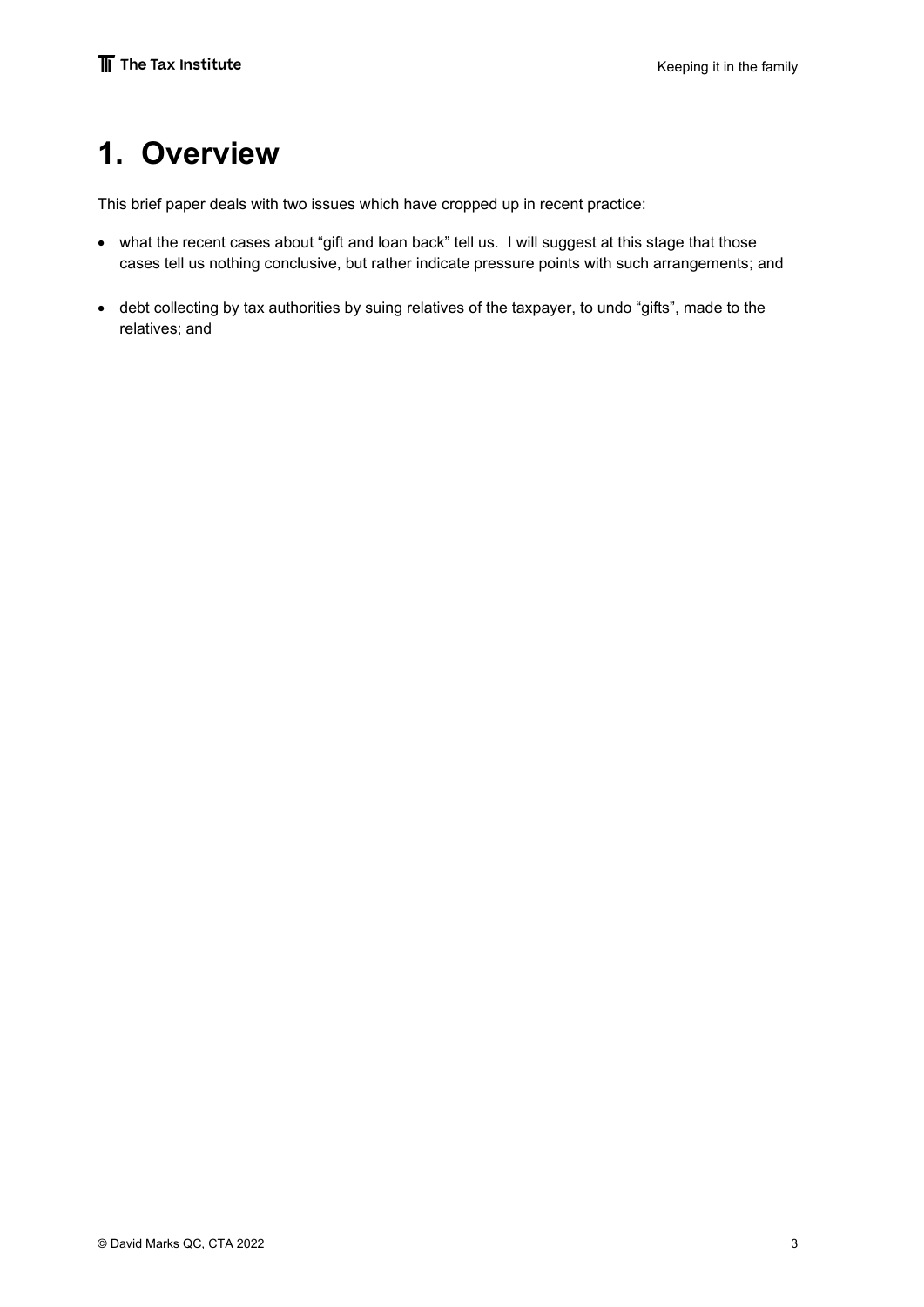# <span id="page-3-0"></span>**2. Gift and loan back cases**

# <span id="page-3-1"></span>**2.1 Attempt to patent**

We knew there was something special about gift and loan back arrangements when we saw the report of *Application by Grant* (2004) 62 IPR 143. Mr Grant had applied for an innovation patent. The first claim in the patent, subject to a proposed amendment of that claim, was as follows:

- "1. An asset protection method for protecting an asset owned by an owner, the method comprising the steps of:
	- (a) establishing a trust having a trustee,
	- (b) the owner making a gift of a sum of money to the trust,
	- (c) the trustee making a loan of said sum of money from the trust to the owner, and
	- (d) the trustee securing the loan by taking a charge for said sum of money over the asset."

The decision of the Deputy Commissioner of Patents, which was important at the time, notes that an aspect of the invention was "that it does not entail the application of any 'natural' law. The present invention resides in the 'discovery' that the effects of certain laws can be avoided by the pre-emptive taking of appropriate steps in accordance with other laws".

Apparently, the Queensland Law Society had lodged an objection to the issue of a certificate of examination. There had been a deal of correspondence including claims that the method, the subject of application for patent, had already been referred to in seminars.

The Deputy Commissioner of Patents decided that the claims of the patent under consideration did not involve "any discovery of a law of nature, or involving the application of technology is some form or other to perform the process". Rather the Deputy Commissioner characterised the discovery as relating to the laws of Australia. It was said that "the state of affairs was already present in the laws of Australia". The Deputy Commissioner revoked the innovation patent.

This was apparently not the end of matters, because the Deputy Commissioner of Patents also mentioned the existence of other filings. Nevertheless I have heard nothing more of this claim.

The evidence filed by those opposing indicated that seminars had been given in 2002 referring to something that was contended to be a similar method, and that a newsletter had been published by a Brisbane firm also indicating this method in 2002. Without that evidence to hand, it is not possible to say anything of the merits of that evidence.

# <span id="page-3-2"></span>**2.2 More recent cases**

There have been two 2021 cases about application of methods like that referred to in Mr Grant's application for patent:

- *Turner v O'Bryan-Turner*; and
- *Re Permewan*.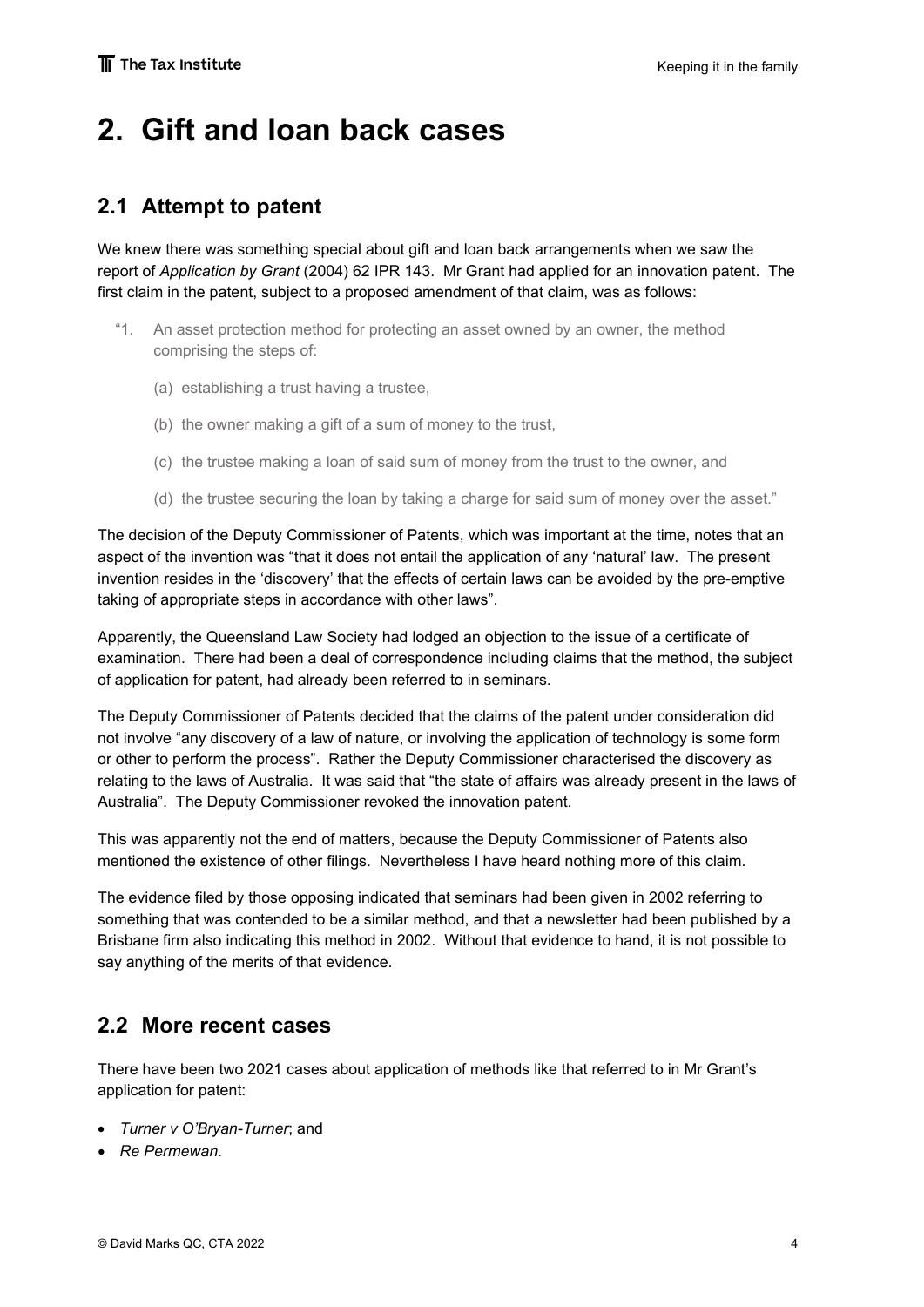The latter case appeared to be at an early stage, and I deal with that first.

# <span id="page-4-0"></span>**2.3** *Permewan[1](#page-4-1)*

This is a decision of Davis J of the Queensland Supreme Court on an application to remove Mr JS Permewan as executor of the estate of the late Ms PV Permewan, his mother.

The evidence recited by Davis J indicated that the deceased had three children including the executor.

Davis J considered that the effect of the deceased's Will was "to transfer the entire estate of [the deceased] either to [the executor] or to Zalerina as trustee of the Lotus Trust in circumstances where [the executor] controls Zalerina": paragraph 8.

It is important to understand the limits of this decision. The applicant was one of the two daughters of the deceased, and she sought removal of Mr Permewan, her brother, as executor of the estate of the deceased.

Thus the decision does not deal closely with the merits of the transaction that the applicant daughter sought to have considered by a replacement administrator of the deceased's estate. The applicant did not need to show that the transaction was invalid. It assisted her case that her brother saw no need for the transaction to be litigated except in the context of family provision proceedings.<sup>2</sup>

There was evidence that the executor saw the applicant in a poor light, such that Davis J said that the evidence did not "inspire confidence that he will act honestly and in accordance with his obligations as trustee and executor": paragraph 34.

These are the kinds of matters which in fact were quite relevant to the decision made by Davis J to remove Mr Permewan as executor and appoint a lawyer as administrator of the estate.

That having been said, we should now examine the transaction of interest, that the applicant sought to have further investigated. Davis J describes the transaction as follows.

Seventeen months before her death, the deceased made a statutory declaration that she intended that certain payments by her, including those by a Bearer Promissory Note to the trustee of the Lotus Trust, were to be "by way of gift".

On the same day she signed a "Bearer Promissory Note" under which she promised to pay the bearer the sum of \$3 million.

On the same day, but this time on behalf of the trustee of the Lotus Trust, she signed a receipt "as a gift".

Thus far, the deceased has by promissory note promised to pay \$3 million to bearer, being the trustee of the discretionary trust which has accepted the promissory note as a gift.

<sup>1</sup> [2021] QSC 151

<span id="page-4-2"></span><span id="page-4-1"></span> $2$  At paragraph 27. This seemed to be putting the cart before the horse, because it is conventional to determine the size of the estate before determining any application for further provision from the estate. The court even resists running the equity proceeding at the same time as the family provision trial.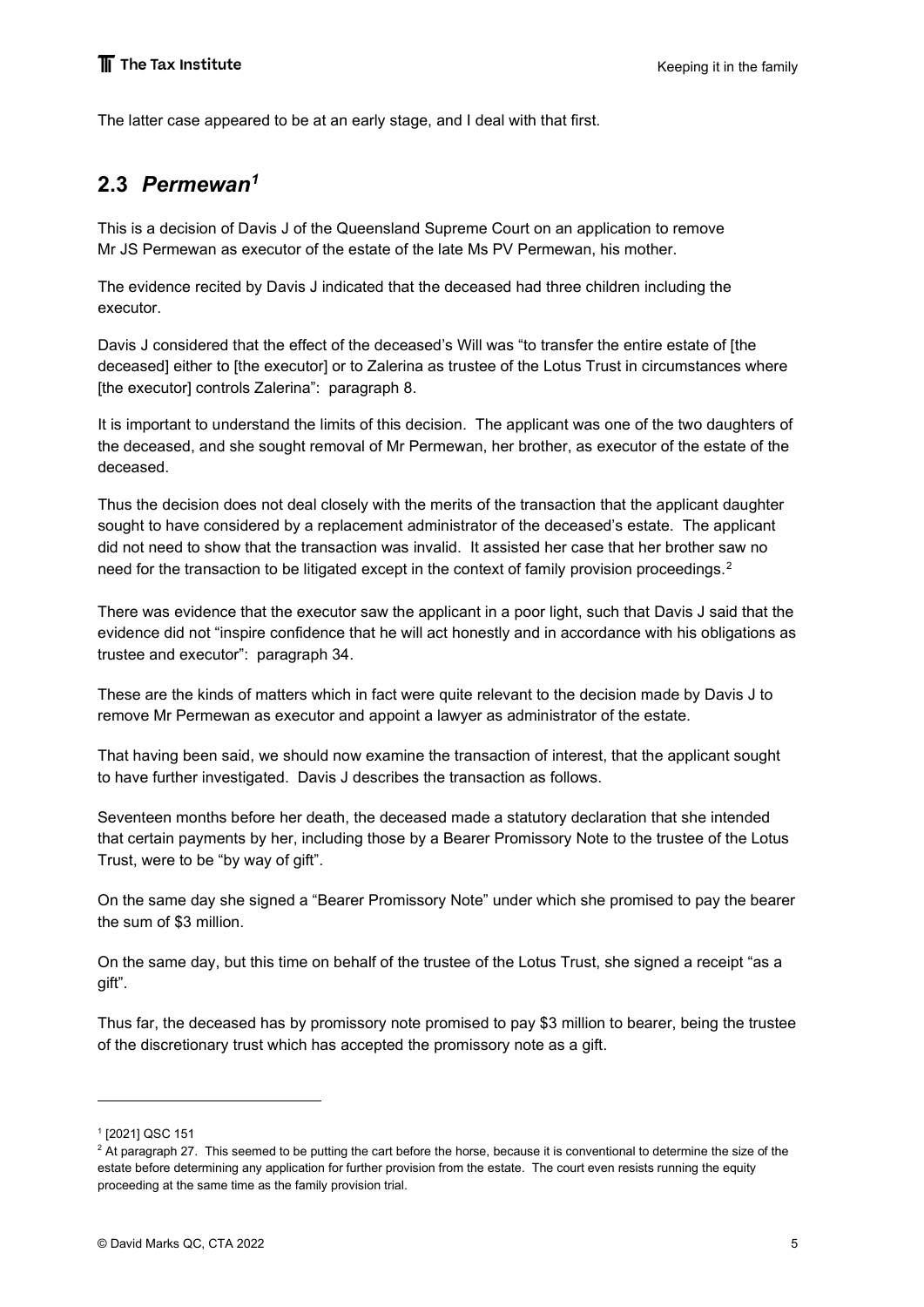Also on that day, the deceased, as sole director of the trustee company, resolved:

- to note receipt of the bearer promissory note for \$3 million from herself by way of a gift of capital to the trustee to be held on trust;
- to acknowledge receipt of the bearer promissory note by execution of the bearer promissory note;
- to lend the money gifted by that bearer promissory note back to herself, (ie in her personal capacity);
- that such loan be repayable on demand and secured by mortgage over real property acceptable to the trustee company;
- to execute a loan agreement and mortgage security to effect the above resolutions.

A loan agreement was signed that day between the deceased and the trustee of the Lotus Trust. The loan agreement refers to the trustee lending money to the deceased. It contained a covenant for provision of security over a nominated property, as and when required by the lender. She was also to give on demand a security interest over shares in a company.

It would seem that on the same day the deceased signed a "Security Deed" providing for a mortgage over the land and over the shares in question. A mortgage over the land was executed about a month later and was registered.

Also, on the critical day when all the other documents such as the Bearer Promissory Note were signed, the deceased gave a receipt in favour of the trustee as follows (referring to the promissory note):

"Received by Prudence Veronica Permewan on 18 April 2018 as a loan and cancelled by her because of the merger of the right to be paid and the obligation to pay."

#### Davis J describes the above as follows at paragraph 24:

"By this series of extraordinary documents:

- 1. Prudence purports to gift, through the provision of the promissory note, \$3 million to the Lotus Trust. This is despite the fact that Prudence clearly did not have \$3 million in cash and would have to liquidate all of her assets to pay it.
- 2. The Lotus Trust has loaned \$3 million to Prudence. This is despite the fact that the Lotus Trust clearly did not have \$3 million in cash to loan to Prudence.
- 3. To secure the loan, so as to give effect to the gift evidenced by the promissory note, Prudence mortgaged or otherwise charged her assets.
- 4. The result of the transactions is that Prudence, who before these transactions had assets worth net \$3 million, now has a debt of that amount to the Lotus Trust secured over her assets."

The applicant submitted that there should be an inquiry into the transactions, and that: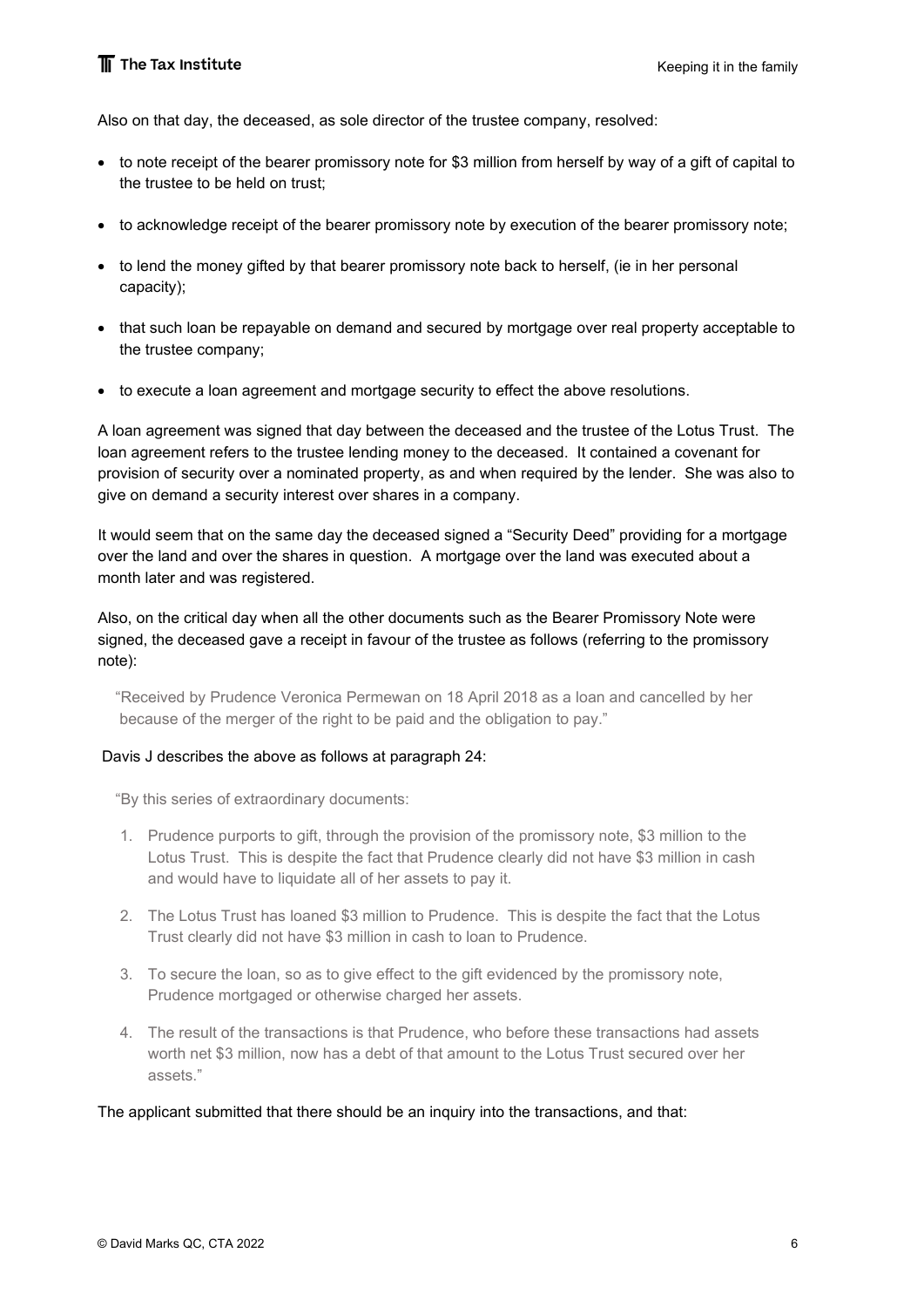#### $\overline{\mathbb{I}\mathbb{I}}$  The Tax Institute

- The "Promissory Note" was not a promissory note as defined in the *Bills of Exchange Act*. It thus did not have legal effect as a promissory note. However, I do not have the submissions to hand and the issue identified by counsel is not clear to the reader of the judgment.<sup>[3](#page-6-2)</sup>
- That no gift had been perfected and that there was no consideration supporting a promise to pay \$3 million to the Lotus Trust.
- That the transactions were a sham.

I can only emphasise again that Davis J did not consider in any detail the merits of the arguments being put by the applicant about the veracity of the transactions in question. His Honour said at paragraph 45:

"[The solicitor advocate for the executor] seemingly accepts that questions arise as to the effect of the *inter vivos* transactions. He continually submitted to me that those questions could be litigated in the family provision applications … In the passage above he concedes that [the executor] is not considering the validity of the promissory note. The fact that [the executor] is not considering whether action should be taken to relieve the estate of the \$3 million debt is the very point upon which Mr Morris QC relies in his submissions for the removal of [the executor] ..."

In short, it was the failure of the executor to contemplate investigation of the transaction, rather than any detailed consideration of the merits of the transaction, that led Davis J to remove the executor and appoint an independent administrator.

Nevertheless, we do now have an outline of the transactions in question, and the critique of those transactions by the Applicant, as a resource in considering these matters in future.

# <span id="page-6-0"></span>*2.4 Turner v O'Bryan-Turner*

*Turner v O'Bryan-Turner[4](#page-6-3)* is a very lengthy case. There were a number of issues not presently relevant. I concentrate on the "gift and loan back" transaction.

### <span id="page-6-1"></span>**2.4.1 Retention of evidence, gathering evidence**

The case turns much on the evidence that was gathered.

Putting on an affidavit of a one-sided conversation with an elderly gentleman, where the gentleman's responses are not recorded (except by exception), is unlikely to be of assistance where the issue is, not some technical question about the law of promissory notes or mortgages, but rather whether the gentleman was effectively advised about a transaction that appeared to be much to his disadvantage.

<span id="page-6-3"></span><span id="page-6-2"></span><sup>&</sup>lt;sup>3</sup> I gather there may have been issues raised about the validity of the promissory note, based on an earlier case (below). <sup>4</sup> [2021] NSWSC 5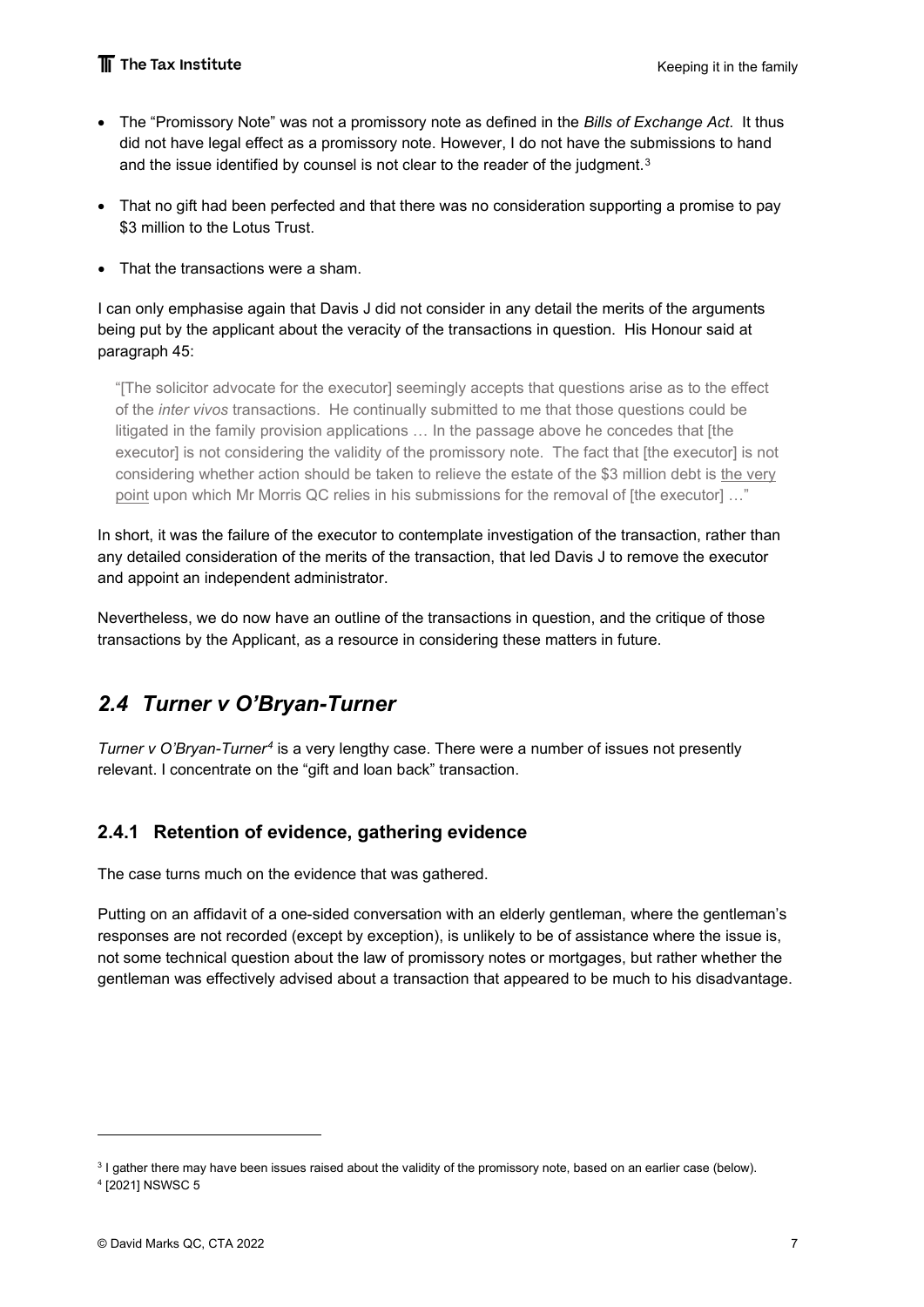### <span id="page-7-0"></span>**2.4.2 The transaction in 2010**

I will omit much of the detail, and anything to do with claims about matters not related to the "gift and loan back" transaction.

Mr John Turner had latterly lost capacity and was living in a nursing home. There was dispute about the extent of his assets.

The transactions in 2010 began with the establishment of two discretionary trusts as an element of asset protection planning.

There was a concern about claims that might be made by Mr John Turner's second wife.

The trustee of the two trusts was a company of which John and one of his sons, Nick, were the only directors and shareholders.

Under each of the trusts, John, Nick, and Nick's sister of the whole blood, Sara (children by John's first wife) were the nominated principals. This gave them certain powers about distributing capital and income.

#### Ward CJ in Eq describes what happened, at paragraph 15:

"John signed what are described as two promissory notes in favour of the trustee of those trusts … those notes together totalling around \$2.5 million (that being said to be around about 90% of the value of the Trundle Properties at the time) … John executed statutory declarations at that time to the effect that all payments by him by promissory notes to the trustee were by way of gift. ..[A]t the time that the notes were signed, there was no amount specified in them and there was no fixed date for repayment."

#### Ward CJ in Eq continues:

- "16. John and [the trustee company] then entered into loan agreements whereby [the trustee company] in effect lent to John the \$2.5 million that John had just 'gifted' to [the trustee company] under the promissory notes; and those two loans were secured by way of unregistered (and unstamped) mortgages … John then proceeded to cancel those promissory notes.
- 17. The consequence of the 2010 Transaction … was that, unless disturbed, [the trustee company] thus had the benefit of security over the Trundle Properties and would, at some point in time, be able to obtain what was then estimated to be approximately 90% of the value of the Trundle Properties. The purpose of the 2010 Transaction was unashamedly to protect John's farming assets from a potential claim by his then *de facto*, Wendy, …"

#### I cannot do justice to this lengthy decision by Ward CJ in Eq in the space of a conference paper.

#### But note the warning signs observed by her Honour.

The first warning sign in any estate planning matter is that a relative makes the appointment with the solicitor.<sup>5</sup> That is what is recorded as having happened here.

<span id="page-7-1"></span><sup>5</sup> At [46].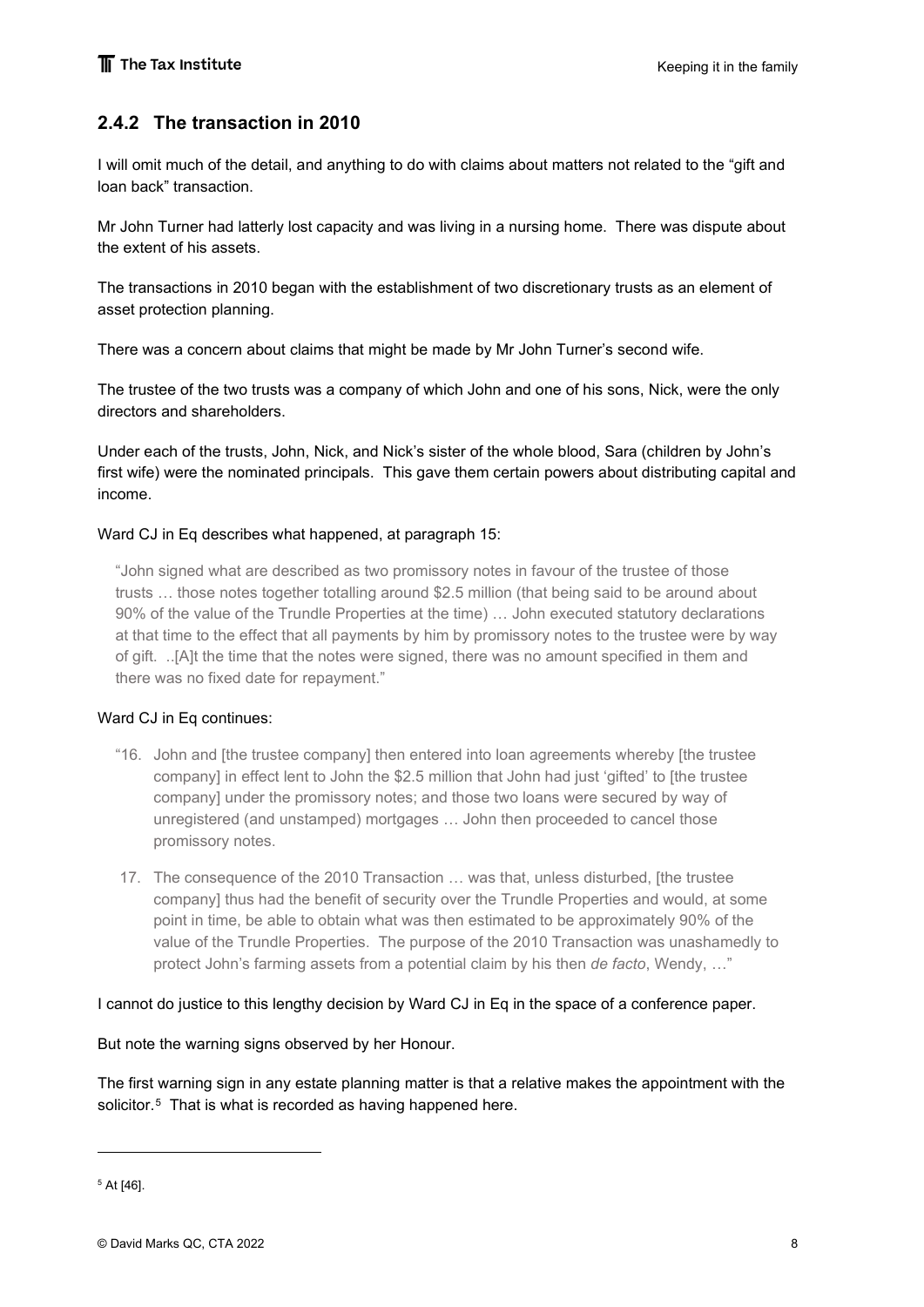Secondly, the concern expressed about danger to the property apparently emanated from others in the family, not John.<sup>[6](#page-8-0)</sup> The transaction was initiated because of concerns originating from them.

Thirdly, secrecy from other family members is telling.[7](#page-8-1)

This is not conclusive of anything. It does put the experienced estate planning practitioner on guard, to ensure that the person who has to make decisions about property is independently and properly advised.

How is the person protected? By independent advice. There is no point in giving such advice unless it is recorded and can be given in evidence.

Thus the next point is the evidence about a discussion concerning the proposed trusts and the proposed gift and loan back transaction.

- The designated note-taker had lost his note pad.<sup>[8](#page-8-2)</sup>
- The principal of the law firm gave a lengthy explanation of the proposed transactions to John, in the presence of Nick (his son) and the employed solicitor.
- The explanation was described by the employed solicitor as a "standard" "presentation".[9](#page-8-3)
- The detailed explanation appears in the affidavit of the principal of the law firm.
- Critically, the principal records that "he did not recall any issue arising in the course of the meeting to suggest that John did not understand what he was saying".<sup>[10](#page-8-4)</sup>

Ward CJ in Eq points out that simply putting on evidence that the gentleman concerned said nothing to indicate that he did not understand the transactions; did not appear to be perplexed; did not ask questions; and simply responded when questioned to the effect that John understood:[11](#page-8-5)

"… seems to me to be an inadequate basis on which to test whether John had any real understanding of the complex structure there being put forward".

#### No formal written advice was later tendered to John.<sup>[12](#page-8-6)</sup>

Her Honour was concerned that there was no independent legal advice.<sup>[13](#page-8-7)</sup> There was no formal letter of advice.[14](#page-8-8) The costs agreement was signed by both John and Nick, which raises an issue about the provision of "independent" legal advice to John.[15](#page-8-9)

- <span id="page-8-3"></span><sup>9</sup> At [57].
- <span id="page-8-4"></span><sup>10</sup> At [60]. <sup>11</sup> At [60].

<span id="page-8-5"></span><sup>12</sup> At [67].

<span id="page-8-7"></span><span id="page-8-6"></span><sup>13</sup> At [67].

<span id="page-8-8"></span><sup>14</sup> At [67]

<span id="page-8-9"></span><sup>15</sup> At [75].

<span id="page-8-0"></span><sup>6</sup> At [43]-[44].

<span id="page-8-1"></span> $^7$  At [57]

<span id="page-8-2"></span><sup>8</sup> At [53]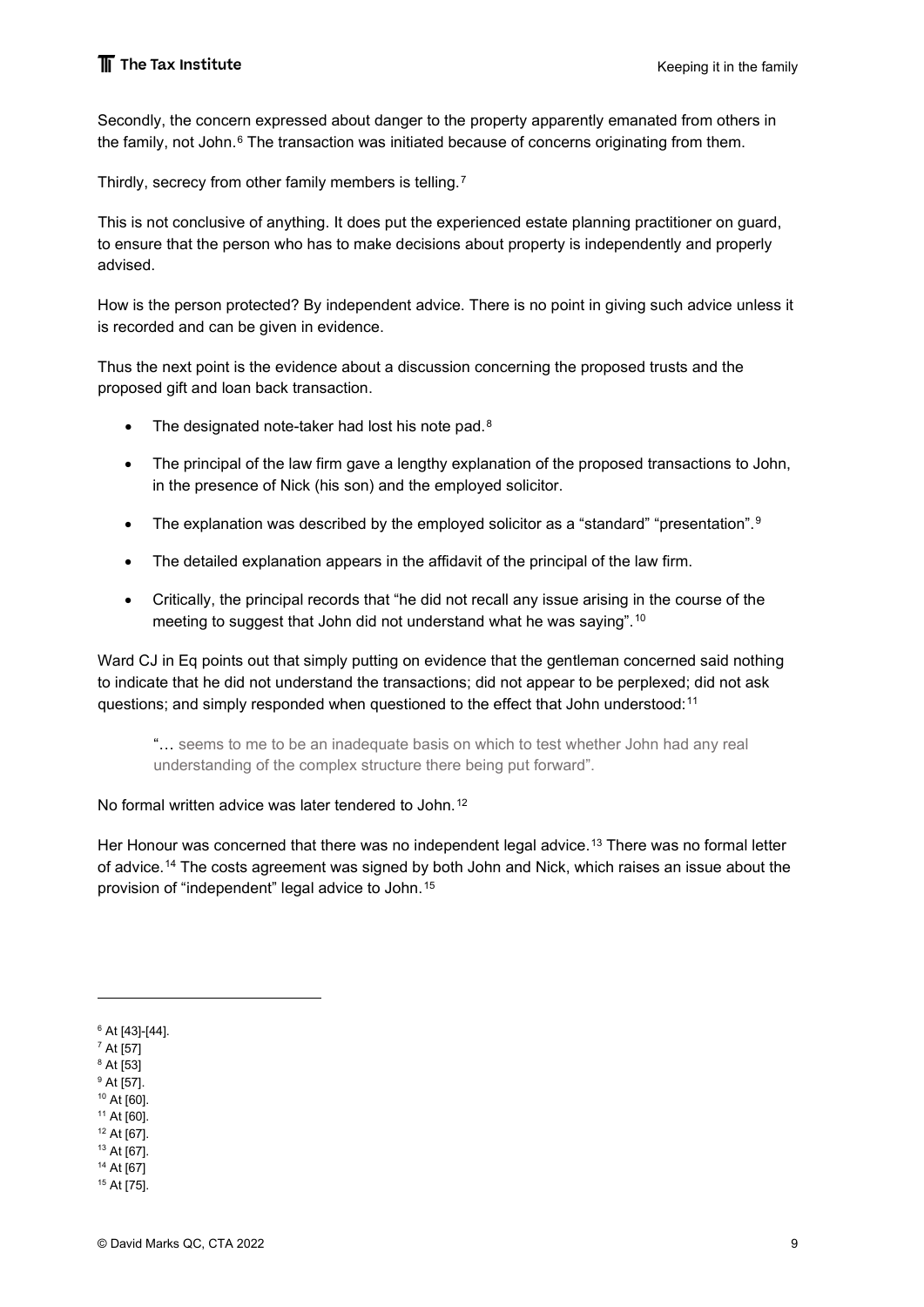Experienced estate planning solicitors are conscious of the heavy burden of providing advice. Her Honour quotes from the judgment of Kirby P in *Stivactas v Michaletos (No. 2)*:[16](#page-9-2)

"However, where advice is given, it must be both independent and effective for the purpose of enlivening the client's appreciation of the transaction, its legal effects and the alternatives (if any) which are open to the client ...

The fatal flaw in the procedures put in place by the appellant, to guard against just the kind of challenge which later eventuated, was the inability of the independent solicitor to establish that he sufficiently drew to the respondent's attention, so that she understood, precisely what she was doing, the alternatives which were available to her in law to effect her wishes, the comparative advantages of those alternatives and that she nonetheless preferred to transfer her properties to the appellant."

I now turn to those brief matters which were dispositive of the invalidity of the "gift and loan back" structure employed here. I will do so briefly, despite the very long judgment canvassing the arguments.

### <span id="page-9-0"></span>**2.4.3 Invalid promissory notes**

The promissory notes, when executed, contained no sum. Therefore, they could not comply with the statutory requirement for a valid promissory note.<sup>[17](#page-9-3)</sup>

Also, when signed, they contained nothing on their face allowing you to work out "any date for repayment, discretionary or otherwise".[18](#page-9-4) So they failed a second statutory test.

There were further issues as to whether the maker of a note could authorise another person to fill in matters.

In my view, if you are going into a scheme which may result in litigation, it is probably best not fall back on such arguments. I leave them to one side. Suffice to say that her Honour found that, "whether the promissory notes were here later filled in or indorsed (whether personally or otherwise), they remained invalid as promissory notes".[19](#page-9-5)

### <span id="page-9-1"></span>**2.4.4 Unstamped mortgages**

A further issue affected the mortgages. To save stamp duty, John accepted advice that the documents be held "in escrow", to be fully executed and delivered should events require the mortgages to be perfected.

Her Honour did not agree with the reasoning about delaying the impact of New South Wales stamp duty.

<span id="page-9-2"></span><sup>16</sup> [1994] ANZ ConvR 252 at 254

<span id="page-9-3"></span><sup>17</sup> At [343].

<sup>18</sup> At [341].

<span id="page-9-5"></span><span id="page-9-4"></span><sup>19</sup> At [363].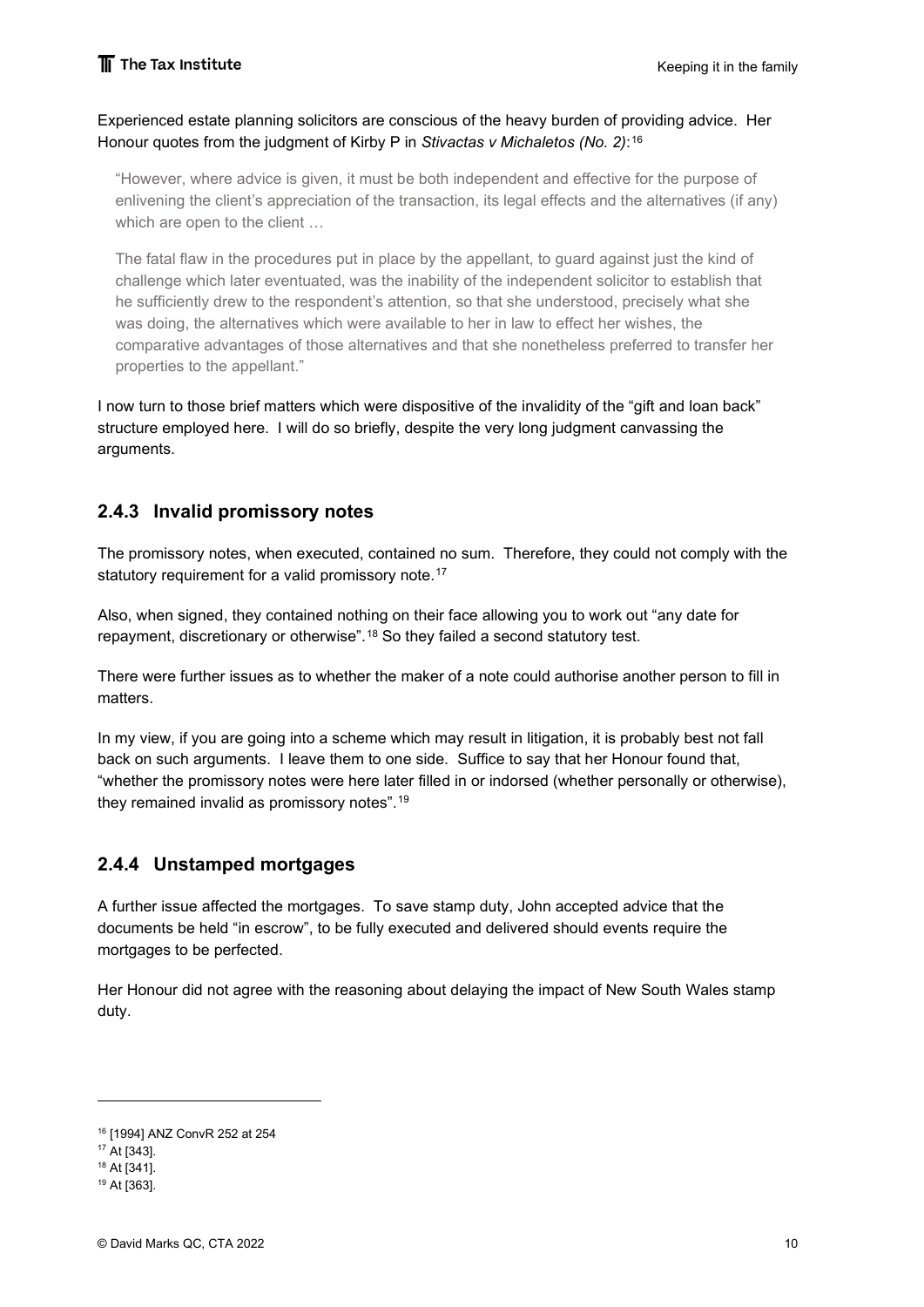Although this can only now be of historical interest, given the abolition of stamp duty on mortgages in most places, I mention it as again indicating that the stamp duty saving (as it was thought to be) added an extra layer of complexity in something which proved to be litigious.<sup>[20](#page-10-1)</sup>

## <span id="page-10-0"></span>**2.4.5 Defending claims of UI and UB**

I now briefly turn to issues concerning undue influence and unconscionable bargains.

What I have indicated above about the way in which John and Nick jointly engaged the solicitors shows that some care must be taken.

To rebut the allegation of undue influence, Nick had to show affirmatively that John received independent, competent and sufficient legal (or other) advice (though the lack of such advice is not strictly determinative).<sup>[21](#page-10-2)</sup> Her Honour said at [393]:

"Here, to maintain the impugned transactions, Nick must show affirmatively that John knew what he was doing at the time of the transaction, in the sense that he understood its effect and the significance of that transaction in relation to himself; and that it was done at the incidence of John's own free and independent will. It is in this context that the adequacy of the advice provided … becomes particularly relevant … I hasten to add that it is not necessary here to entertain debate as to whether the advice was negligently given or otherwise nor to enter into debate as to the duty of care owed by solicitors when giving advice preparatory to entry into a client relationship or during what here seems to have been little more than a marketing presentation …"

Her Honour found, on the evidence that had been presented to her, that John did not receive advice as to the potential implications for him in the relevant way.[22](#page-10-3)

Her Honour found that there "was a sufficient relationship of dependency by John upon Nick … at around the time of the 15 April 2010 meeting, and the subsequent execution of the 2010 Transaction Documents, to give rise to the presumption of undue influence …". Thus the evidence about the advice given to John did not overcome that presumption of undue influence. Her Honour was minded to set aside those transactions.<sup>[23](#page-10-4)</sup>

Her Honour was also minded to find that the transactions in question should be set aside on the basis of unconscionable conduct. Again, the evidence as to the advice given to John was material. The difference between undue influence and unconscionable conduct need not be explored here, but the experienced estate planning lawyer will be alive to the differences in the doctrines, and the need for independent and proper advice both to be given and available to be put into evidence. $24$ 

<span id="page-10-1"></span><sup>20</sup> See for example at [366].

<span id="page-10-2"></span><sup>21</sup> At [392].

<span id="page-10-3"></span><sup>22</sup> At [394]

<span id="page-10-4"></span><sup>23</sup> At [388] and [396].

<span id="page-10-5"></span><sup>24</sup> At [401].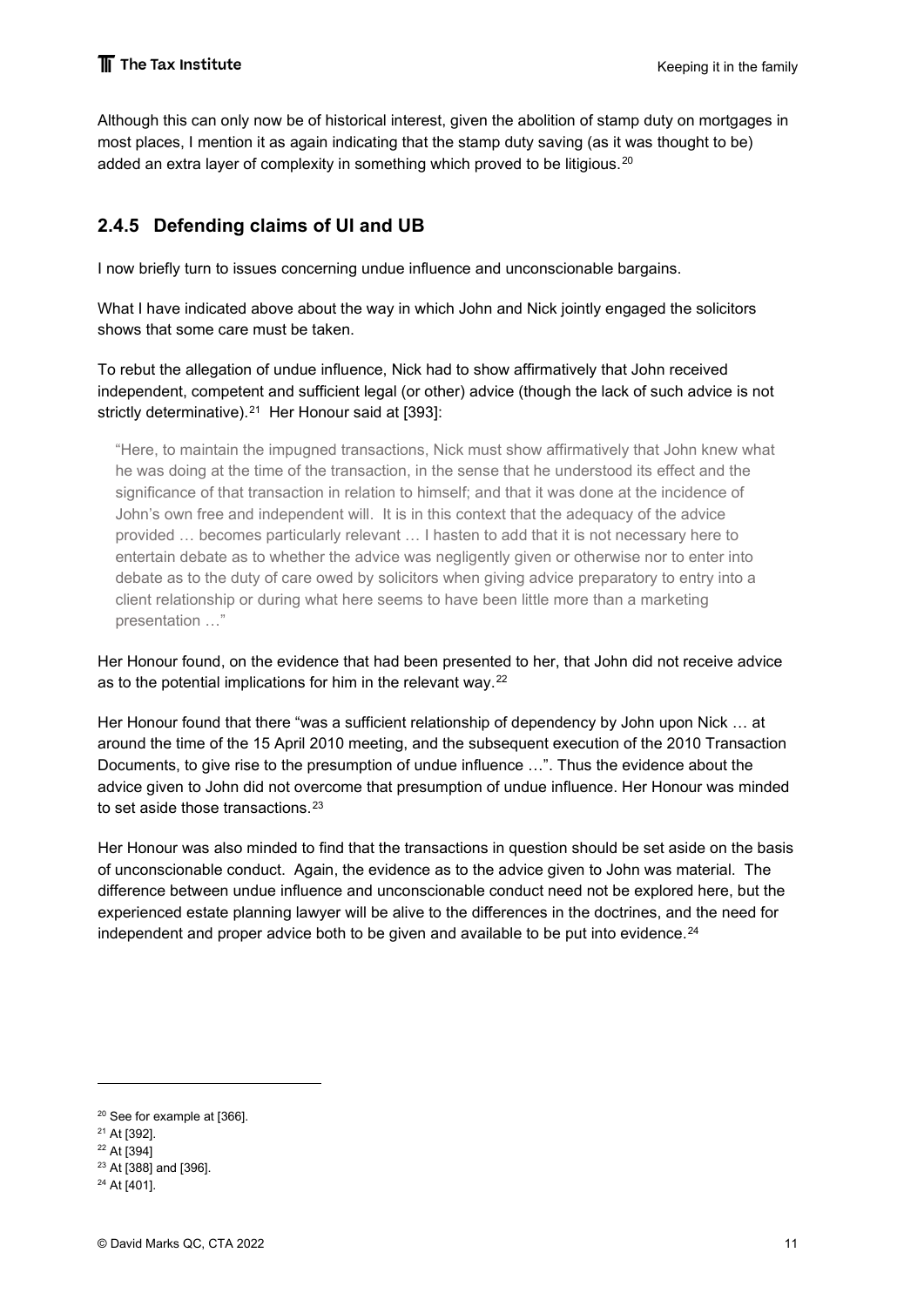### <span id="page-11-0"></span>**2.4.6 Summary**

The evidence showed that incomplete promissory notes had been given, which did not comply with the *Bills of Exchange Act* and were thus invalid.

Reliance on other arguments for the validity of those documents added to the complications in the case. The lesson from that is that matters which may become contentious should be handled in the simplest way, not relying on additional arguments for validity.

Secondly, care is taken over transactions like this, when:

- The purpose of the transaction is to denude an estate.
- There may well be litigation.
- The transactions involve a person who, whatever the their perceived qualities when you meet them, will be coloured by one side as being vulnerable.
- The red flags for an estate planning lawyer should include anybody who is apparently vulnerable, ill, or old; anyone who is brought to the lawyer by a relative; and anyone intending to enter into a transaction which, on its face, appears to be seriously against that person's interests.

I am not saying that a solicitor cannot act in those circumstances.

But the solicitor must expect to give an account of the advice given to the person. Notes must be preserved. If the solicitor will have difficulty providing independent advice, the person entering into the transactions should be sent away to another adviser. Entering into a joint engagement between the donor and someone who could benefit, even indirectly, is a red flag.

Doubtless those involved in the transactions described by Ward CJ in Eq will have their own views about the outcome of the case. We must be conscious that the decision here is governed by the evidence that could be presented, after many years.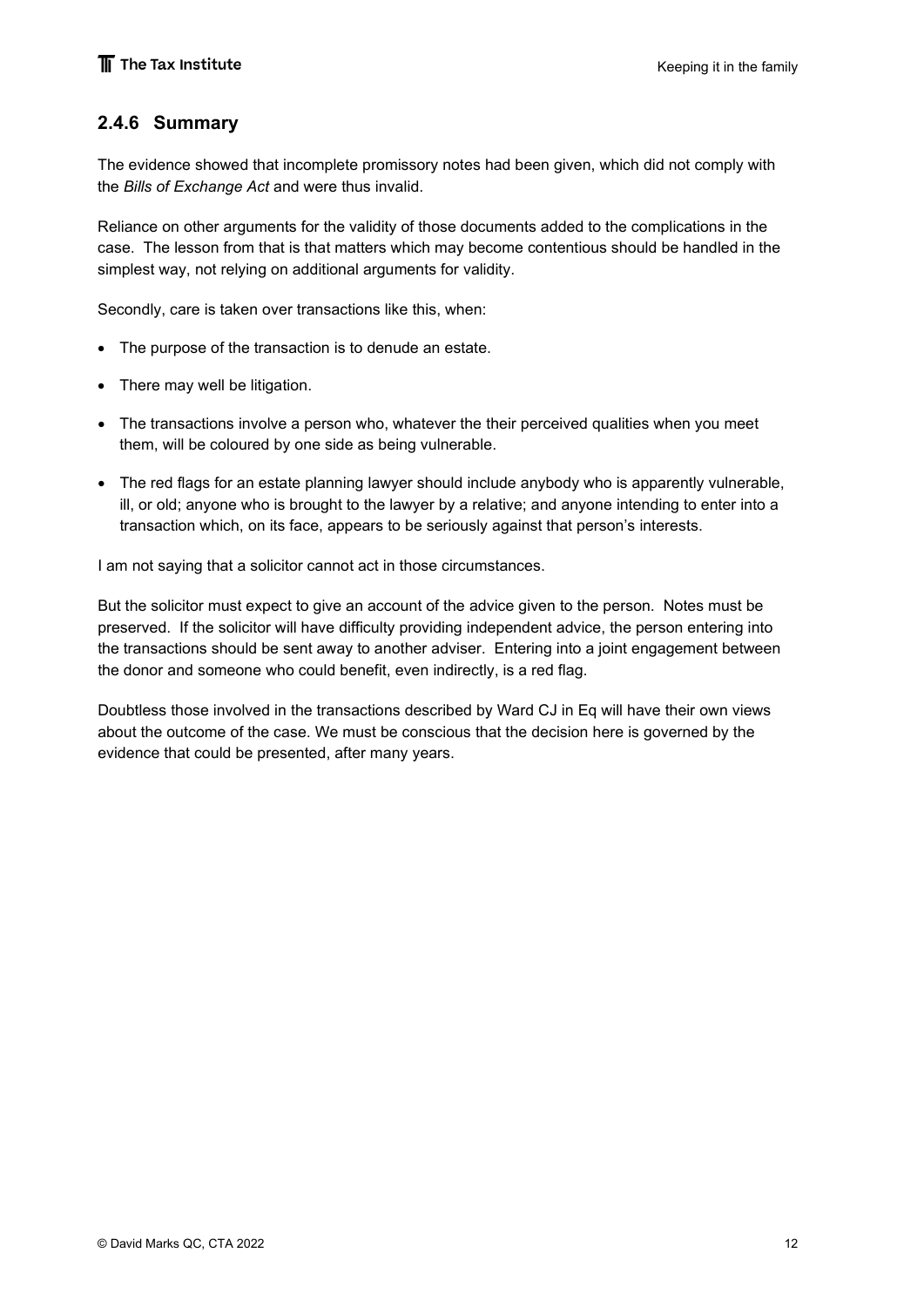# <span id="page-12-0"></span>**3. Debt collecting – undoing "gifts"**

Fundamental to our practice in this area is *Re Associated Electronic Services Pty Ltd*, a decision of the Full Court of Queensland. Delivering that judgment, Gibbs J said:[25](#page-12-2)

"The question remains whether the agreement that the dividend be treated as paid and that the amount of it be lent to the company discharged the company's liability to pay the dividend. There can be an accord and satisfaction where a debtor's promise, rather than the performance of his promise, is accepted in satisfaction of the original cause of action. … In the present case however the agreement between the parties was unsupported by consideration and was not binding. The only promise by the company that can be spelled out of the agreement was a promise to repay the amount … on request. A loan of money repayable on request creates an immediate debt. … But the declaration of the dividend had already created a debt immediately payable by the company to the appellant. … The position of the parties after the agreement had been concluded and the entries had been made in the books was exactly the same as it had been before; all they had done was to give a new label to an existing debt. The company did no more than promise to do something that it was already bound to do, and such a promise was no consideration for the alleged contract."

That was in a case where there was an attempt to re-characterise an amount (showing in the books as a declared but unpaid dividend) as a loan, so that the shareholders were not deferred to other unsecured creditors in the winding up. The shareholders were unsuccessful in that attempt. I say that this is fundamental because it shows that some care must be taken, and some understanding of the law applicable to each of the kinds of transactions under discussion must be applied.

# <span id="page-12-1"></span>**3.1 Whether loan or gift**

The proof of whether a payment by one person to another is a loan differs between Australia, on the one hand, and England and New Zealand on the other hand. In Australia we follow what I submit is the principled position that there must be proof of a promise to repay. It is not sufficient (as it is in England and New Zealand) merely to prove payment of an amount. The English case is *Seldon v Davidson* [1968] 1 WLR 1083. In Australia, there are two intermediate appellate decisions, one of which is binding, *Alexiadis v Zirpiadis*.[26](#page-12-3) But see the New South Wales Court of Appeal, albeit *obiter dicta*, which is *Gray v Gray*.[27](#page-12-4) The position in New Zealand, following the UK position, is spelt out in *Re Matthews*.[28](#page-12-5)

#### Pannam, *The Law of Money Lenders in Australia and New Zealand*, 1965, Lawbook Company, defines a loan:<sup>[29](#page-12-6)</sup>

A loan of money may be defined, in general terms, as a simple contract whereby one person ("the lender") pays or agrees to pay a sum of money in consideration of a promise by another person ("the borrower") to repay the money upon demand or at a fixed date.

<span id="page-12-2"></span><sup>25</sup> [1965] QdR 36, 41.4-41.8.

<span id="page-12-3"></span><sup>26</sup> (2013) 302 ALR 148

<span id="page-12-4"></span><sup>27</sup> (2004) 12 BPR 22, 755

<span id="page-12-5"></span><sup>28</sup> [1993] 2 NZLR 91

<span id="page-12-6"></span><sup>29</sup> At p.6